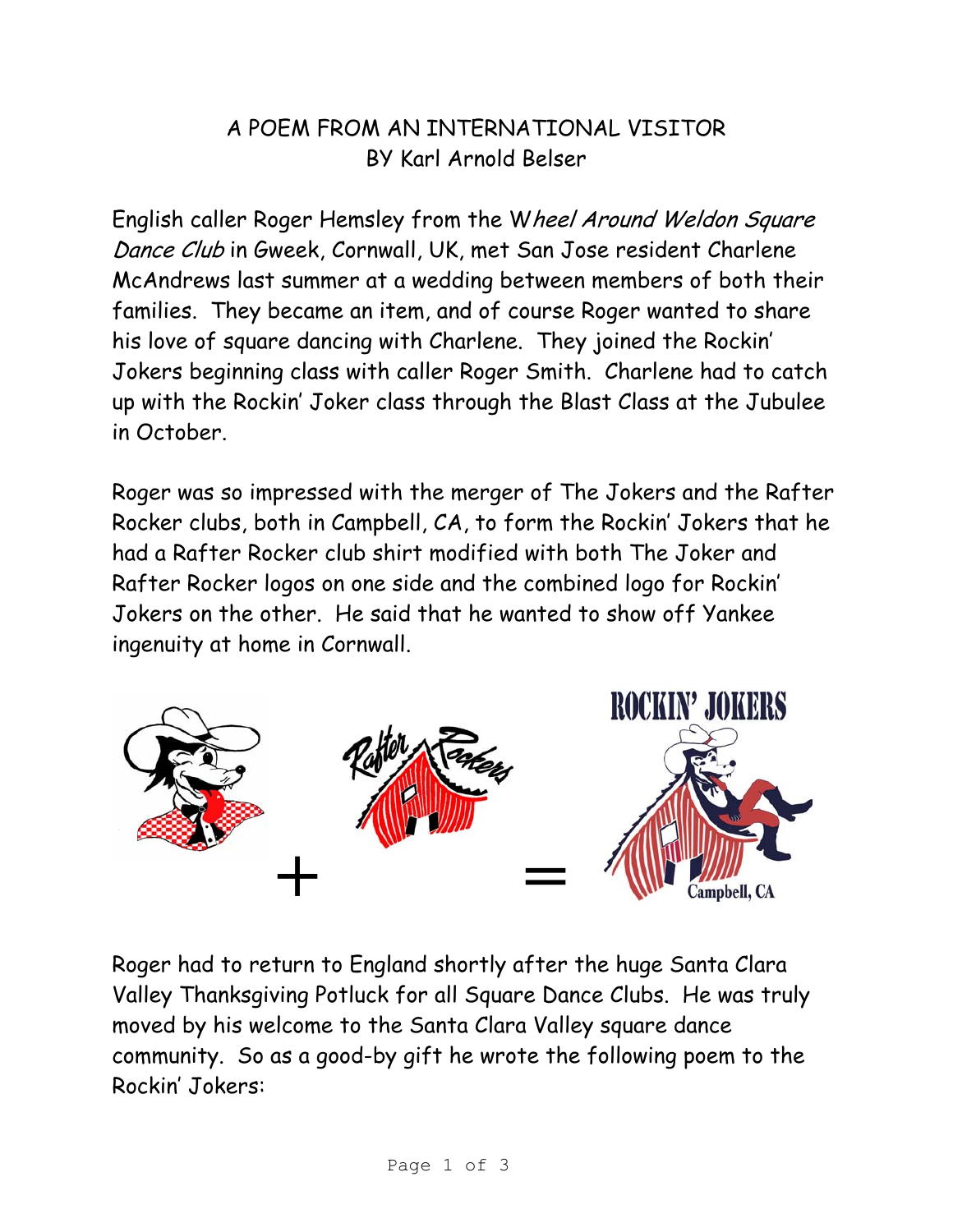

Now "thank you", Rockin' Jokers for your friendship and for fun, I've enjoyed your new beginners' class as Charlene has just begun To learn my favorite hobby, to come and dance with me! I left my home, in Cornwall, then flew across the sea To find your friendly welcome, to share the day of BLAST, Concentrated introduction, those calls were taught so fast, Which has allowed my lady to come and dance with you On Wednesdays at the legion Hall each week, learn something new. So, when I'm back in Cornwall to call for party dances I know you'll care for Charlene so she'll have to take her chances With other learner dancers, listening to Roger sing, Then, hopefully, when I return to San Jose in Spring, We will dance together as we learn with some elation, Nearing the day when new friends all can dance their graduation; Become one of the family of dancers round the world Sharing the fun and friendship as club banners unfurled Proclaim the message, loud and clear, new friends are made perchance, Through our Sociable Activity as we ALL LOVE TO DANCE!